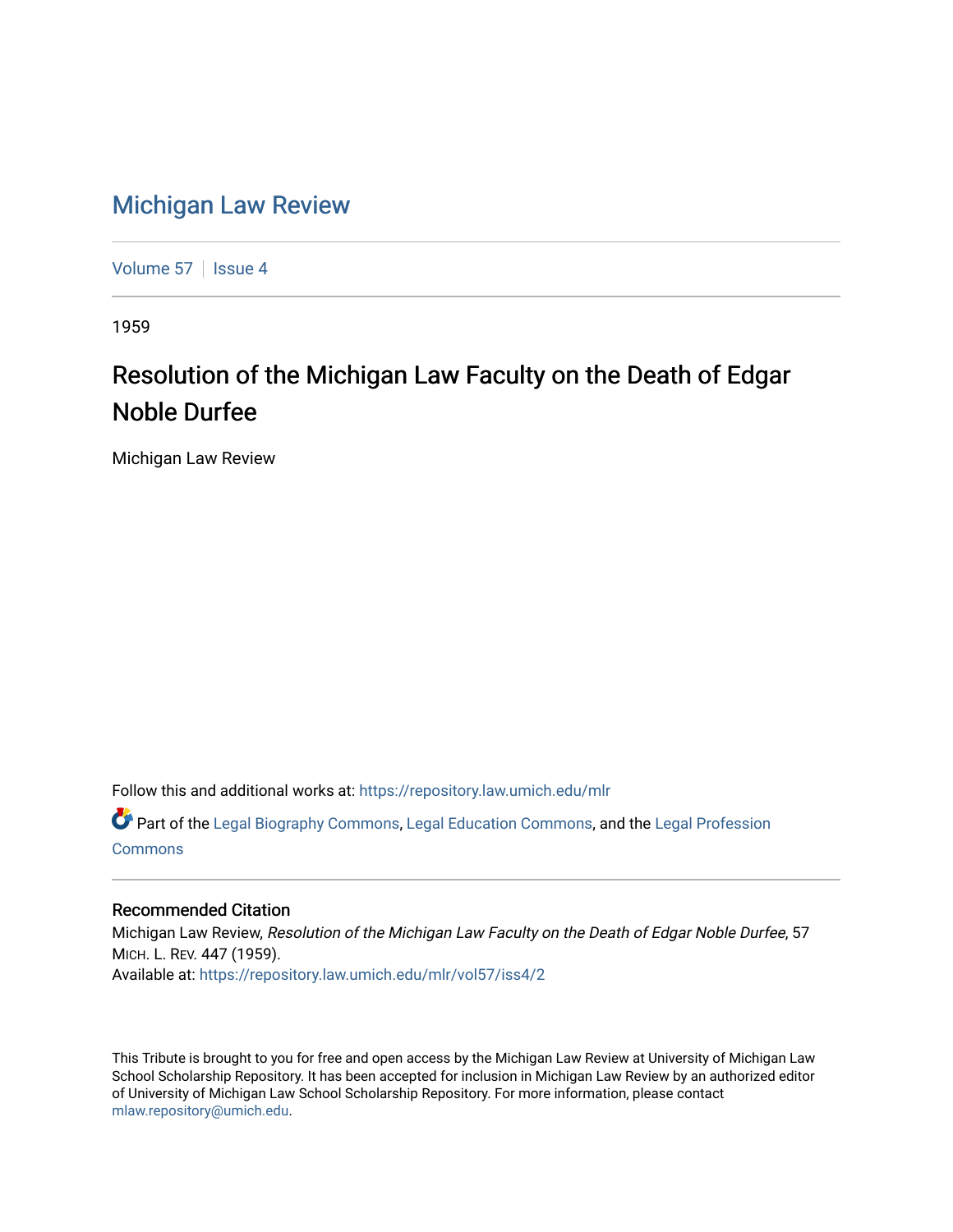# **MICHIGAN LAW REVIEW**

Vol. *57* FEBRUARY 1959 No. 4

*This issue is dedicated to the memory of Edgar Noble Durfee* 

### RESOLUTION OF THE MICHIGAN LAW FACULTY ON THE DEATH OF EDGAR NOBLE DURFEE

E DGAR NOBLE DURFEE died on July 5, 1958, at the age of severity-six, forty-seven years after beginning his teaching in the University of Michigan Law School and six years after his retirement. Centering his interests on those areas of the law strongly. influenced by the creativity of the Chancery, he was one of the true masters of Equity, and made significant contributions to the teaching of Creditors' Rights and Security Transactions. His casebooks and other writings bear the mark of distinguished scholarship.

As a teacher and scholar, Edgar Durfee showed those qualities which often appear contradictory but only need to be in balance as they were in him. He had an intense interest in and rarely equalled ability to deal with the day to day, often highly technical, problems of the law. At the same time he had a depth and breadth of understanding of the whole legal system that few could equal. Seeking that wisdom which comes, in his own phrase, from a "patient shaping of details," he developed the knowledge and insight for generalization, an ability that grows in importance as the law grows in complexity. Yet he seemed always able to avoid the mistake of over-generalization, as only a subtle and discriminating mind can do. He held deep convictions on the moral basis of the legal order, yet he never hesitated to re-examine his own assumptions or put them to the searching test of practical consequences. His was a complex, original, inquiring mind, always seeking the deeper relationships and meanings in experience.

As a man he was as gentle as he was wise. He had a youthfulness of attitude and outlook, a keen interest in the affairs of the day which time left unaffected. In music he found a deep sustaining power. He loved conversation with his friends, young and old,